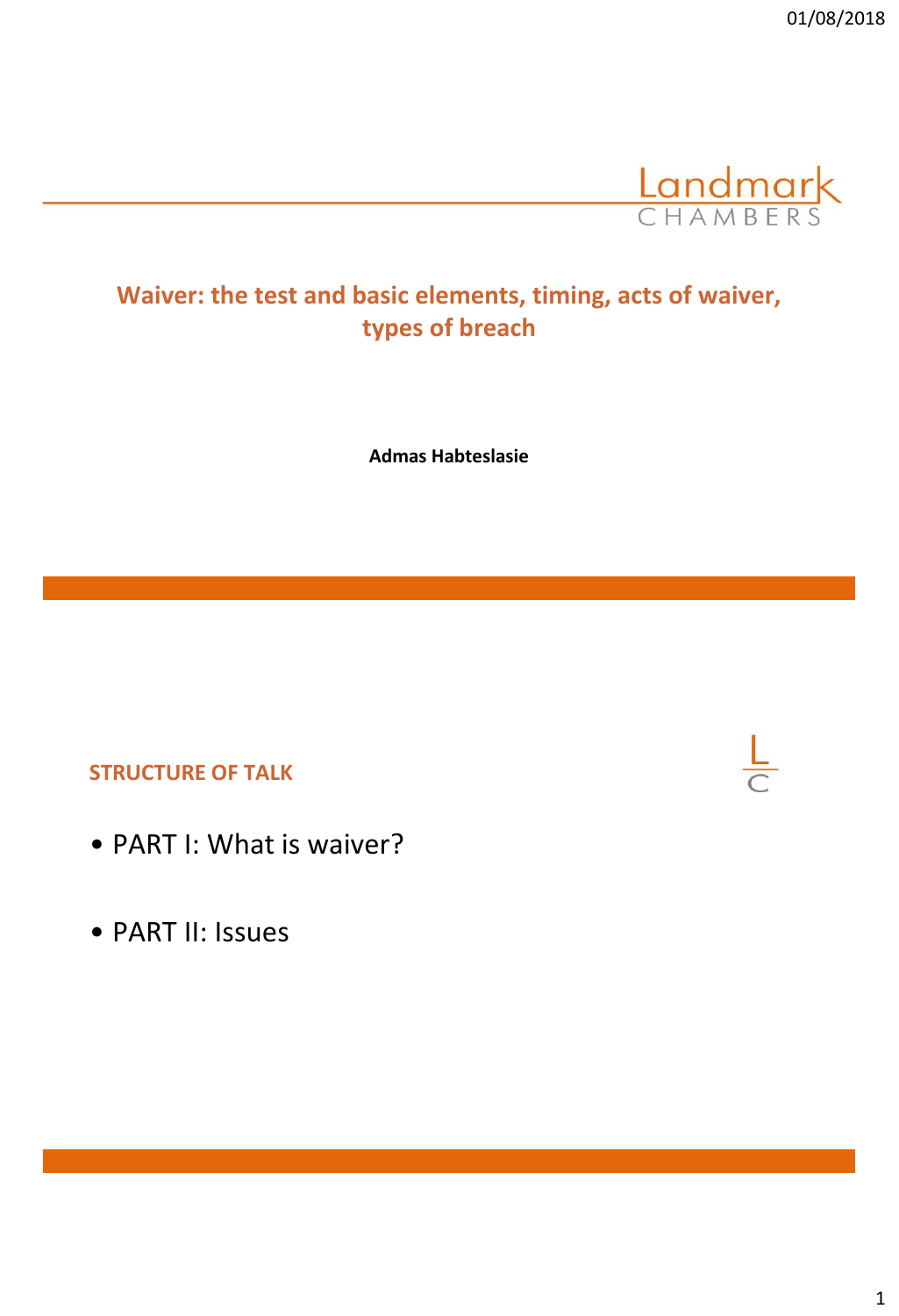### **What is waiver?**

• In the context of forfeiture: where the landlord waives their right to forfeit the lease, usually by their conduct

#### **What is waiver?**

- Where a tenant's default gives rise to a right of re-entry which, if it is exercised, will determine the lease, the landlord is presented with a choice to **elect** between sets of inconsistent rights:
	- 1) L can choose to re-enter the property, recover possession and treat the lease as at an end (i.e. forfeit the lease)
	- 2) L can continue to require compliance by the tenant with the terms of the lease.
- L must choose once and for all between these options; cannot alter his choice (but note the exception in *Mount Cook*)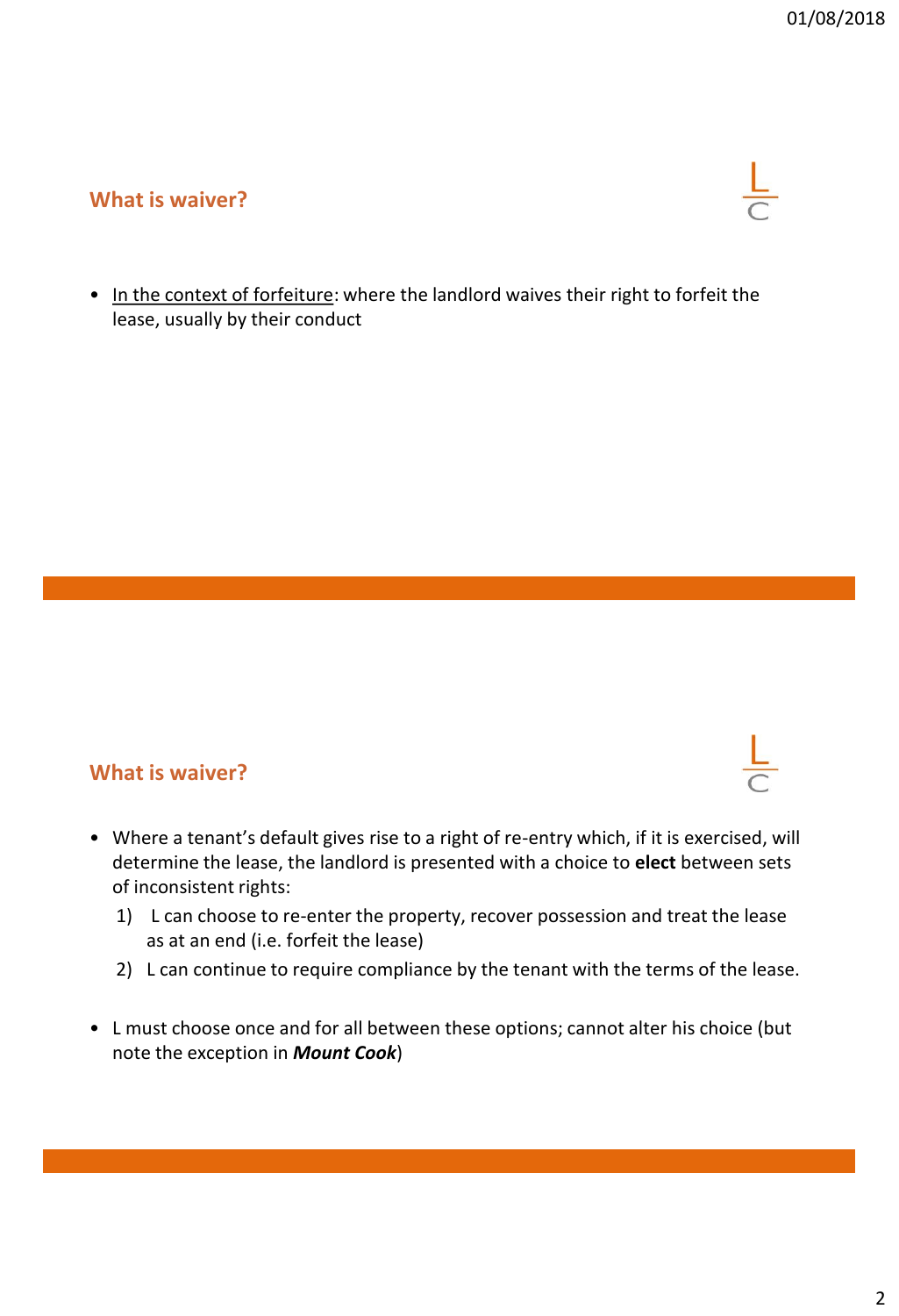#### **Election: a fork in the road**



#### **Waiver in the context of forfeiture**

• THEREFORE, once a landlord has done any act which is consistent only with the continuing existence of the lease, he is considered to have made his irrevocable choice not to terminate the lease. **In this situation he is held to have 'waived' his right to forfeit the lease.** 

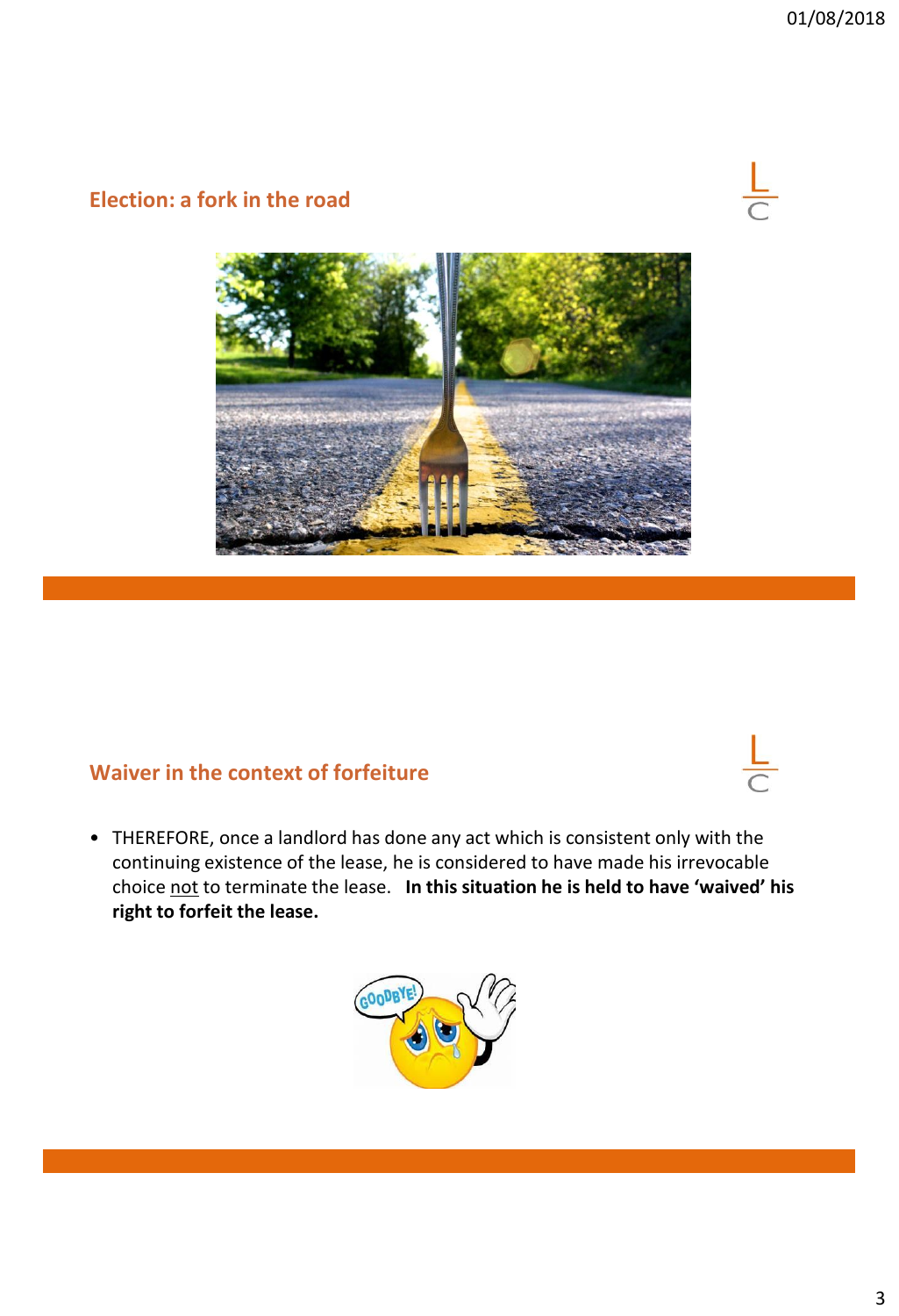### **What is waiver** *not* **in the context of forfeiture?**



- Does not affect landlord's other remedies for the breach in question
- Where the breach is a 'continuing breach', it re-occurs every day, and therefore landlord will be able to forfeit the next day
- Does not affect landlord's rights in respect of future breaches (include, where relevant, the right to forfeit in respect of future breaches)

#### **Waiver: the classic statement**

- The classic statement of the nature of waiver of a right of re-entry is by Parker J in *Matthews v. Smallwood* [1910] 1 Ch 777:
	- *"Waiver of a right of re-entry can only occur where the lessor, with knowledge of facts upon which his right to re-enter arises, does some unequivocal act recognising the continued existence of the lease. It is not enough that he should do the act which recognises, or appears to recognise, the continued existence of the lease, unless at the time when the act is done, he has knowledge of the facts under which, or from which, his right of entry arose."*
- As approved by Lord Diplock in *Kammins Ballrooms v Zenith Investments* [1971] A.C. 850 at 853.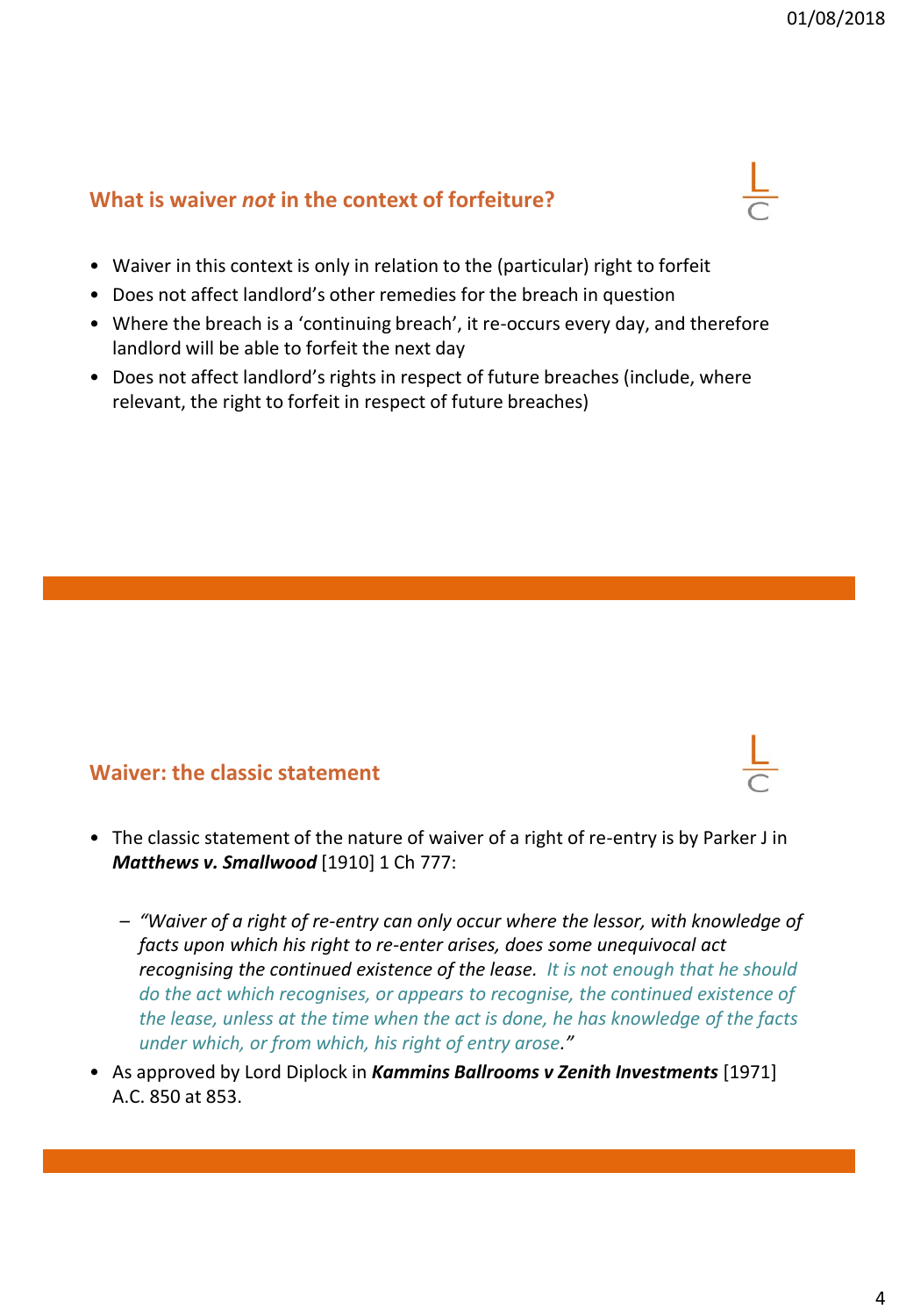#### **Requirements to show waiver of right to forfeit lease**

- Parker J's formulation is incomplete, because waiver must also be **communicated** to the tenant. In relation to the breach of a covenant preventing subletting, the requirements to show waiver were described as follows by Aldous LJ in *Cornillie v Saha* (1996) 72 P&CR 147:
	- *1) Does the alleged act of waiver unequivocally recognise the subsistence of the lease?*
	- *2) Did the landlord have knowledge of the breach of covenant from which the right of re-entry arose at the time of the alleged act of waiver?*
	- *3) Was the act of recognition communicated to the tenant?*

#### **Act of waiver is considered objectively**

- The effect of an act relied on as **waiver** of **forfeiture** must therefore be considered **objectively** without regard to the subjective states of minds and motives of either party: *Central Estates (Belgravia) Ltd v Woolgar (No. 2)* [1972] 1 WLR 1048 at 1052 per Lord Denning.
- Whether the landlord intended to waive, or whether the tenant understood that the landlord has done so are both irrelevant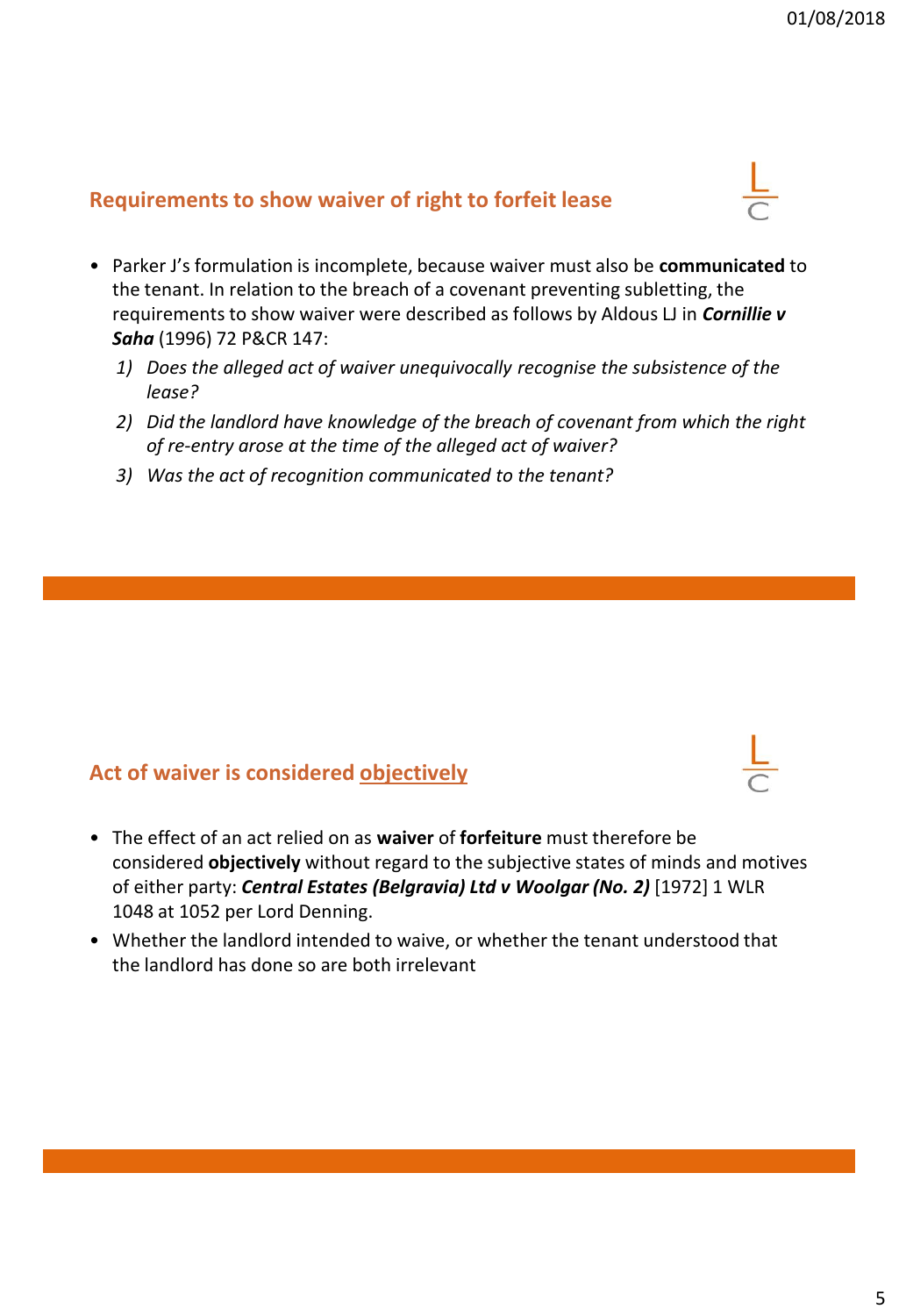#### **PART II: Forfeiture issues**



- (1) The Landlord's knowledge
- (2) Timing
- (3) Waiver by demand and acceptance of rent
- (4) Other acts of waiver
- (5) Communication to the tenant
- (6) Effect of waiver

#### **(1) THE LANDLORD'S KNOWLEDGE**

- What does the landlord need to have knowledge of, the facts giving rise to the right to forfeit, or the existence of the right to forfeit?
- Swanwick J held in *David Blackstone Ltd v Burnetts (West End) Ltd* [1973] 1 WLR 1487 that it was only the former; at p.1501F:
	- *'the knowledge required to put a landlord to his election is knowledge of the basic facts which in law constitute a breach of covenant entitling him to forfeit the lease. Once he or his agent knows those facts an appropriate act by himself or any agent will in law effect a waiver or a forfeiture. His knowledge or ignorance of the law is, in my judgment, irrelevant. If it were not so, a vast gap would be opened in the administration of the law of landlord and tenant and a facile escape route for landlords would be provided. Indeed, if this were the position unscrupulous landlords could hardly have failed in the past to take advantage of it long before now.*'
- Approved by Aldous LJ in *Cornillie v Saha*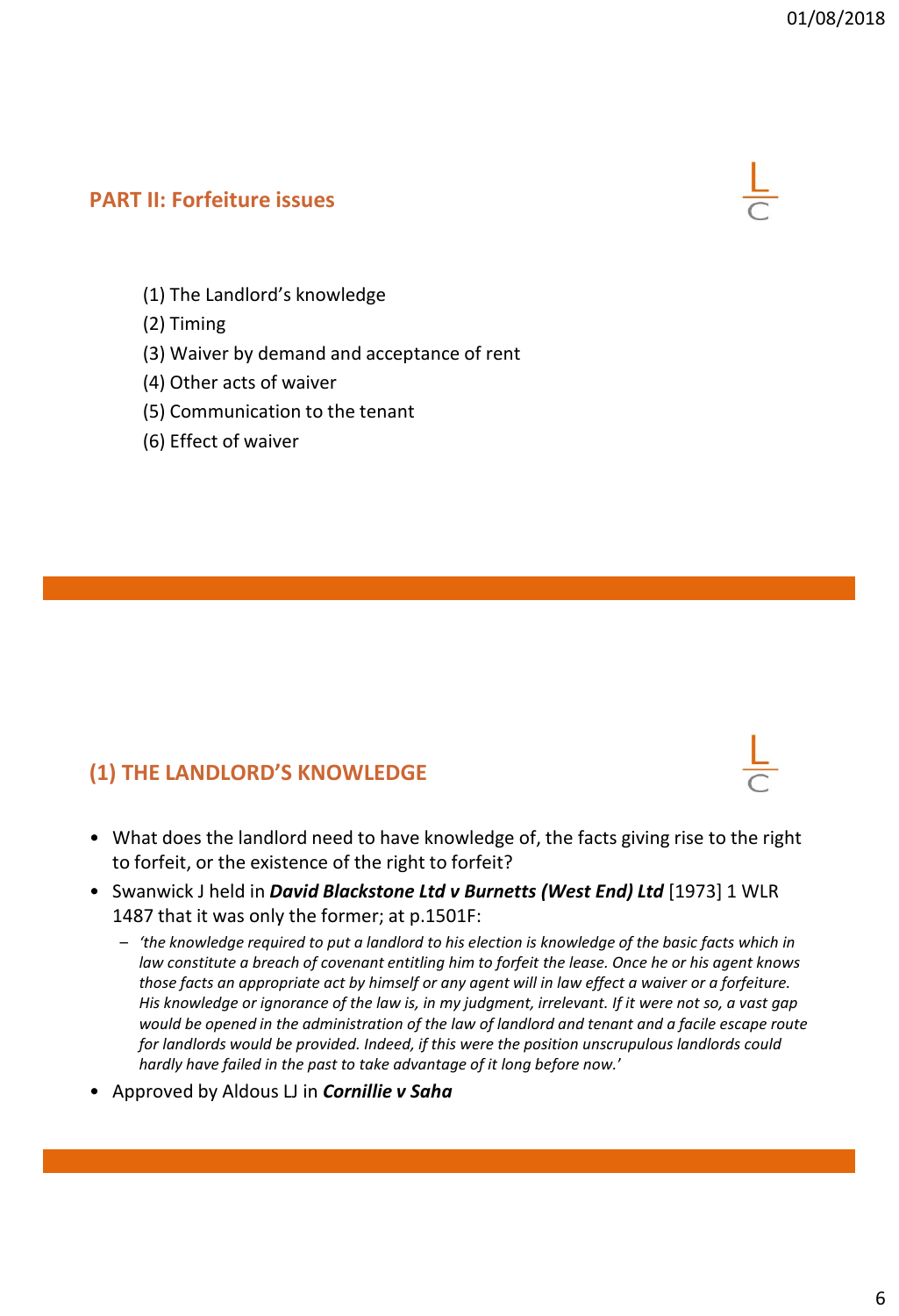## **(1) THE LANDLORD'S KNOWLEDGE**



- Therefore….
	- Once a landlord has knowledge of circumstances which might suggest a *possible* breach of convent, the landlord must inquire further as to the precise nature of the breach, or he risks waiving the breach by his subsequent acts.
	- Landlord cannot say that he did not know enough to be put to his election if something he knew should have indicated to him that he should inquire further.
	- However, where landlord (i) suspects a breach of covenant (ii) receives a representation denying the same and (iii) is "not sufficiently confident of the untruth" of the representation: the landlord is not obliged to enquire further into his suspicions and cannot be said to have waived the breach: *Metropolitan Properties Co Ltd v Cordery* (1980) 39 P&CR 10

## **(1) THE LANDLORD'S KNOWLEDGE**

- The knowledge of the landlord's agents (including solicitors) is imputed to the landlord; e.g. porters - *Metropolitan Properties Co. Ltd. v Cordery;*
- Official notification of tenant's compulsory winding-up given by an advertisement in the London Gazette was not sufficient to fix a landlord with constructive notice of the same: *Official Custodian for Charities v. Parway* [1985] Ch 151
- Where an unlawful sub-tenant openly occupied a flat in a block of flats to the knowledge of porters employed by the landlord, the landlord, by continuing to accept rent from the tenant, was deemed to have accepted the subtenant's occupation and to have waived any breach: *Metropolitan Properties Co Ltd v Cordery*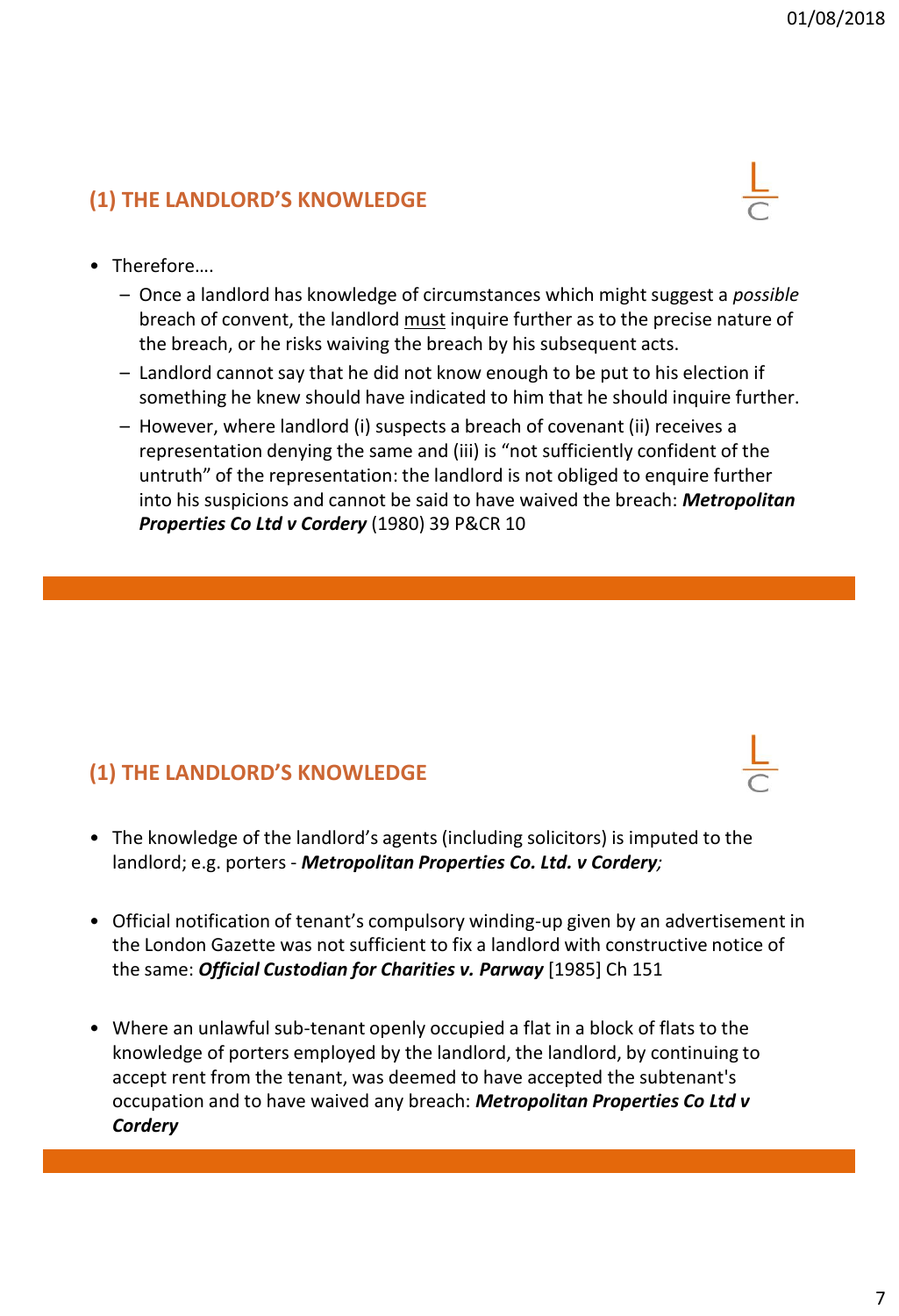## **Van Haarlam v Kasner** (1992) 64 P. & C.R. 214

- 
- Breach of the covenant not to use the flat for illegal purposes.

## **Van Haarlam v Kasner** (1992) 64 P. & C.R. 214

- Breach of the covenant not to use the flat for illegal purposes.
- T was arrested and charged with (and subsequently convicted of) doing acts preparatory to the committal of offences under the Official Secrets Act 1911:
	- The preparatory acts were residing in the United Kingdom, having in his possession equipment for the receipt of secret information, materials for communication of secret information to others and a list of places where secret information could be left or collected and receiving secret radio transmissions from Czechoslavakia.
- Court held that demand and acceptance of rent in the knowledge that T had been arrested, charged with offences under the Official Secrets Act 1920 and remanded in custody amounted to a waiver





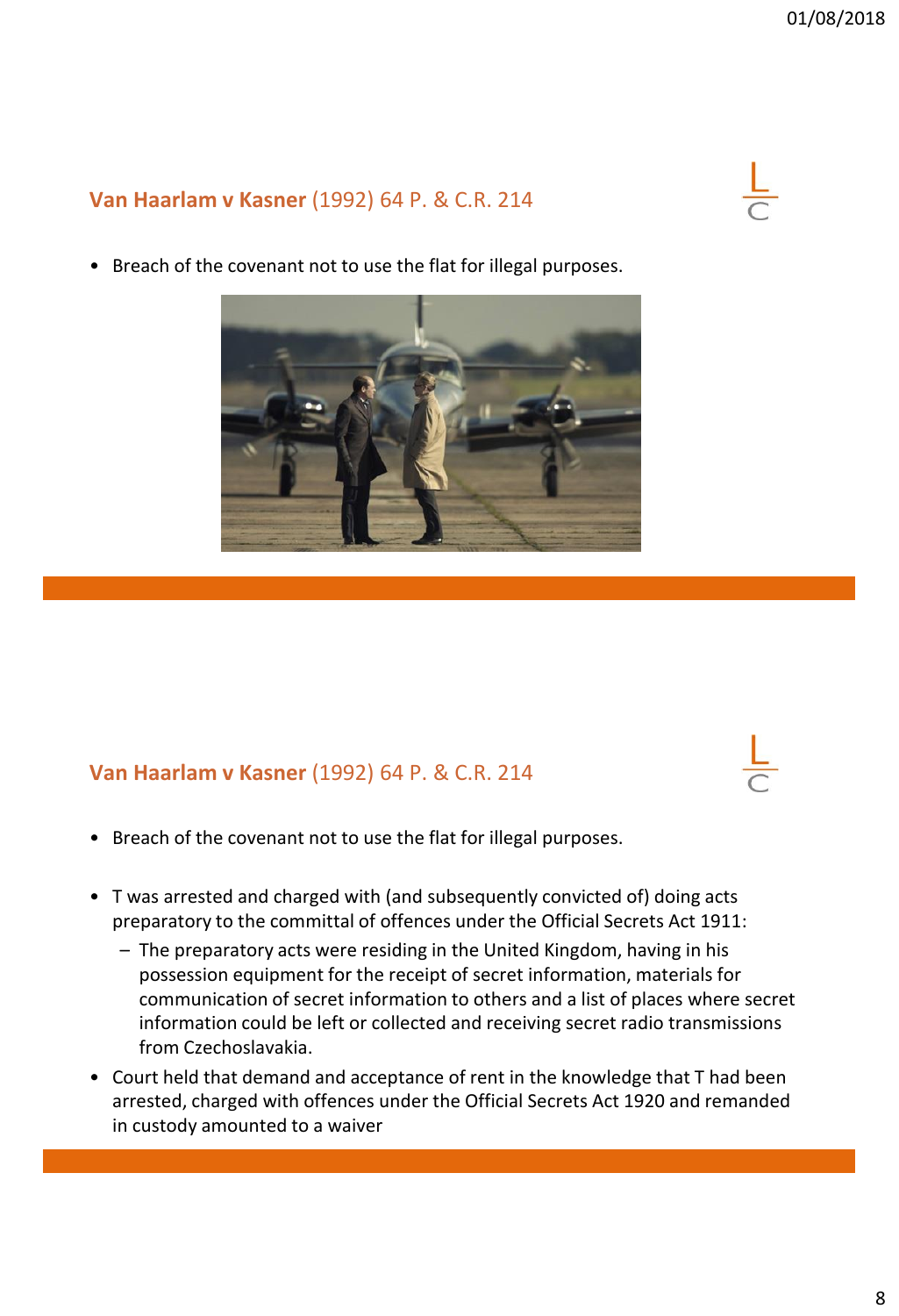## **(2) TIMING**

- An election cannot be made until the landlord's right of re-entry has arisen. Until that point, the landlord does not have inconsistent rights, since he does not yet have any right to forfeit the lease.
- Once an election is made *either way* it is final.
- BUT NB: a forfeiture by the service of proceedings is not always final: where the tenant defends the claim by denying that the landlord had the right to forfeit at all, the landlord can discontinue his claim, accepting that defence, and thereby undo the forfeiture: *Mount Cook Land Ltd v Media Business Centre Ltd* [2004] 2 P & CR 25.

## **(2) TIMING: When does the right of re-entry arise?**

- For example, most leases provide that the right of entry for non-payment of rent arises after some 'grace period' e.g.:
- *"If the rents hereby reserved, or any party thereof, shall be unpaid for a period of 21 days after becoming payable (whether demanded or not) then….*
- But rent is payable as of rent day; L may sue for it as a debt immediately
- But does right of entry arise:
	- As soon as rent is 'unpaid'?
	- 21 days after rent is first unpaid?
	- At some other point??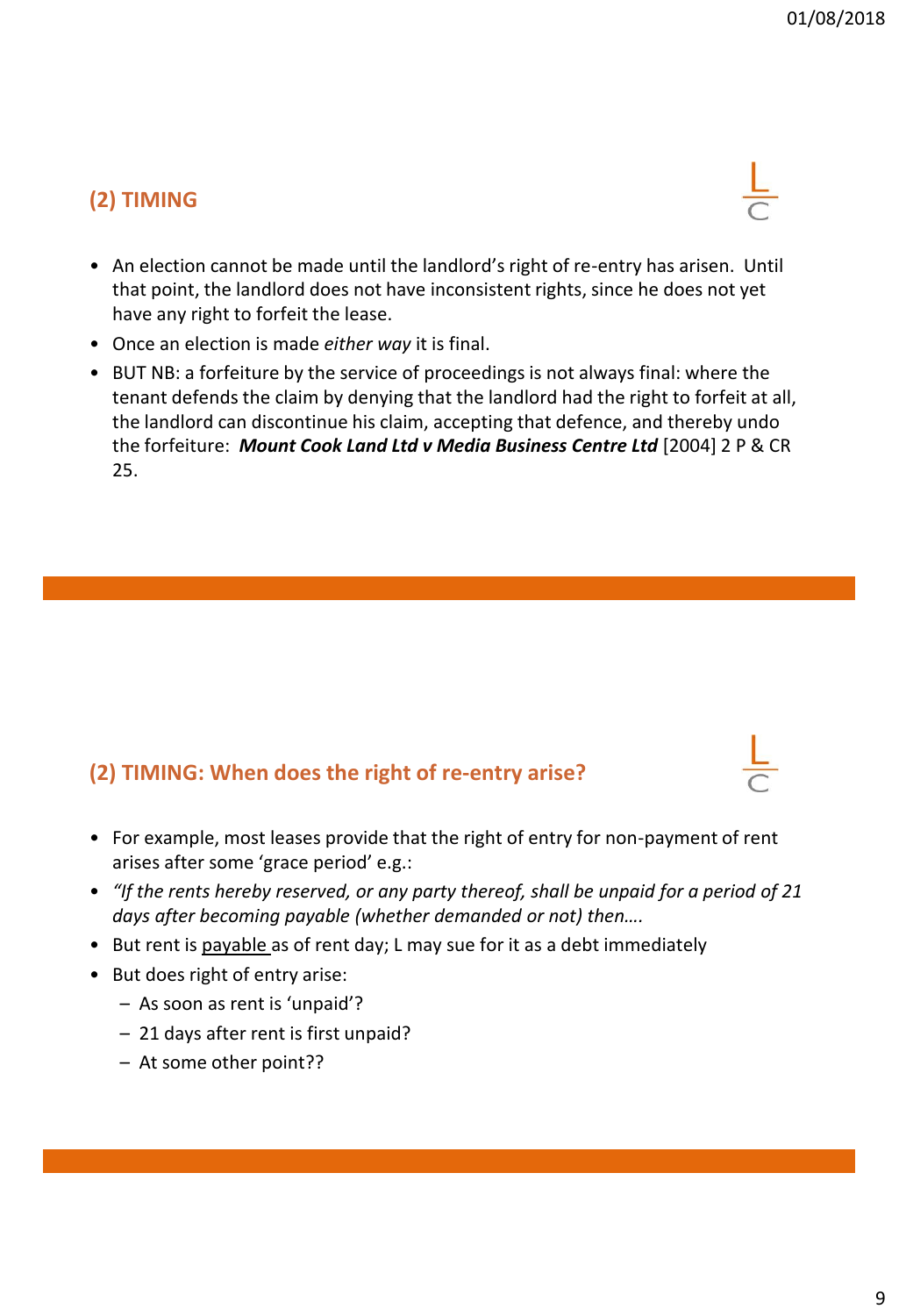## **(2) TIMING: When does the right of re-entry arise?**

- For example, most leases provide that the right of entry for non-payment of rent arises after some 'grace period' e.g.:
- *"If the rents hereby reserved, or any party thereof, shall be unpaid for a period of 21 days after becoming payable (whether demanded or not) then….*
- But rent is payable as of rent day; L may sue for it as a debt immediately
- But does right of entry arise:

– As soon as rent is 'unpaid'?

- **21 days after rent is first unpaid**
- At some other point??

## **(2) TIMING**

- It follows that:
	- 1) L CANNOT WAIVE a right to forfeit before it arises. Where L does some act consistent only with the continued existence of the lease (e.g. issues proceedings claiming an injunction requiring the tenant to comply with the lease's user covenant), although that act would be capable of amounting to waiver of the right to forfeit after the grace period, it does not do so during the grace period.
	- 2) By the time the right to re-entry does arise at the end of the grace period, tenant already owes the landlord the rent; therefore, landlord may demand those arrears during *and after* the grace period without waiving the right to forfeit the lease in reliance on that breach because they arose **prior** to right to forfeit: *Debtors v Joyner* [1995] 1 WLR 1127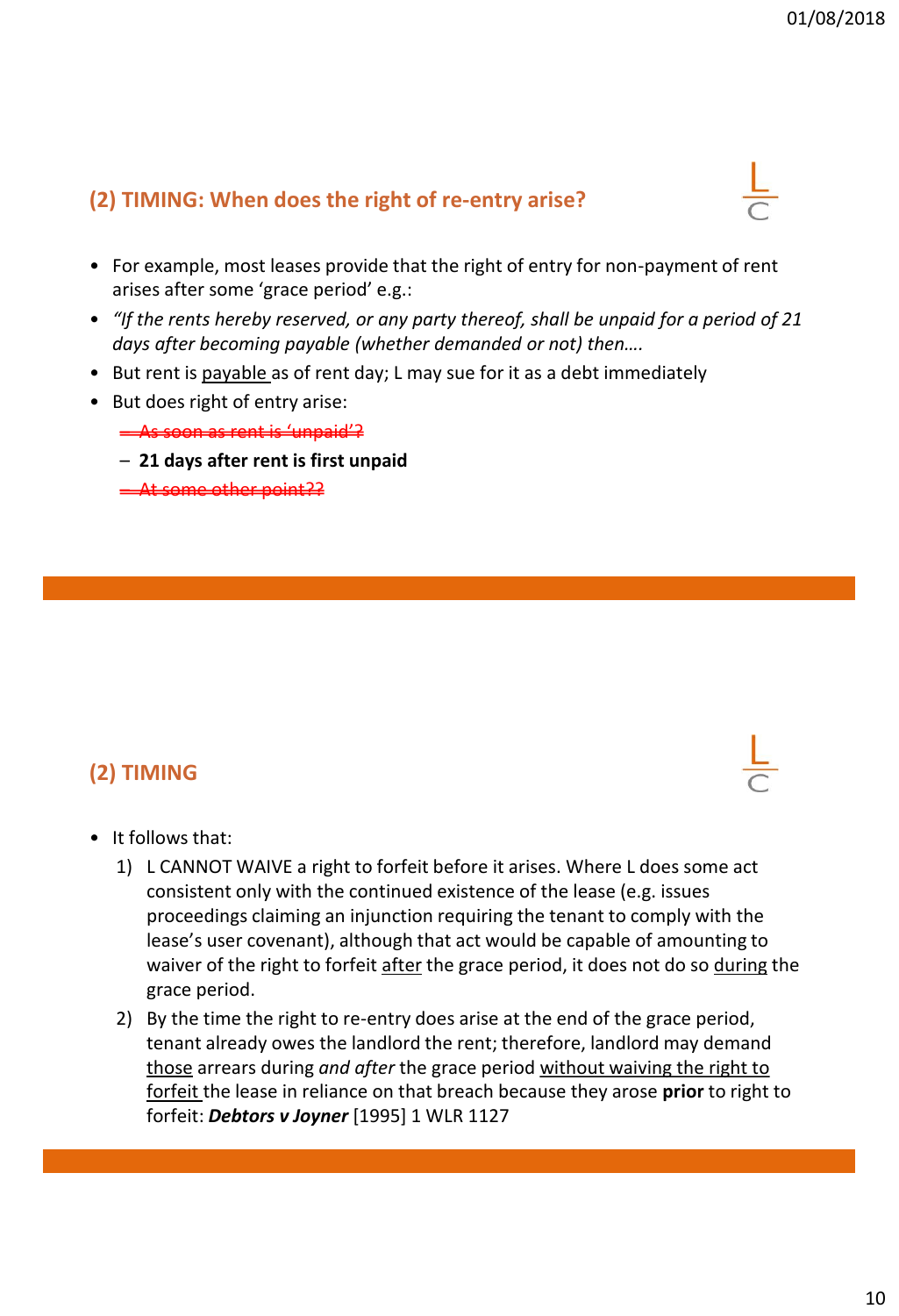## **(3) WAIVER BY THE DEMAND AND ACCEPTANCE OF RENT**

- the acceptance of rent which has fallen due after the landlord became aware of the relevant breach is a waiver of the right to forfeit
- Where a tenant asserts that his landlord has waived the right to forfeit by accepting rent they will, therefore, have to prove:
	- that the money was *"accepted"* by the landlord;
	- that it was accepted *"as rent"*; and
	- that the rent in question fell due after the landlord had acquired knowledge of the breach of covenant which gave rise to the right to re-enter

#### **(3) WAIVER BY THE DEMAND AND ACCEPTANCE OF RENT**

- courts have historically treated acts of waiver relating to the acceptance and demand of rent as being in a category of its own
- Unlike other potential acts, this is true regardless of any other surrounding circumstances which might render equivocal the behaviour of the landlord. It is said that there is *"no room for inquiry into the facts under the doctrine – no question of what must have been the common intention of the parties": Greenwich v. Discreet Selling Estates* (1991) 61 P. & C.R. 405 per Slaughton LJ at 409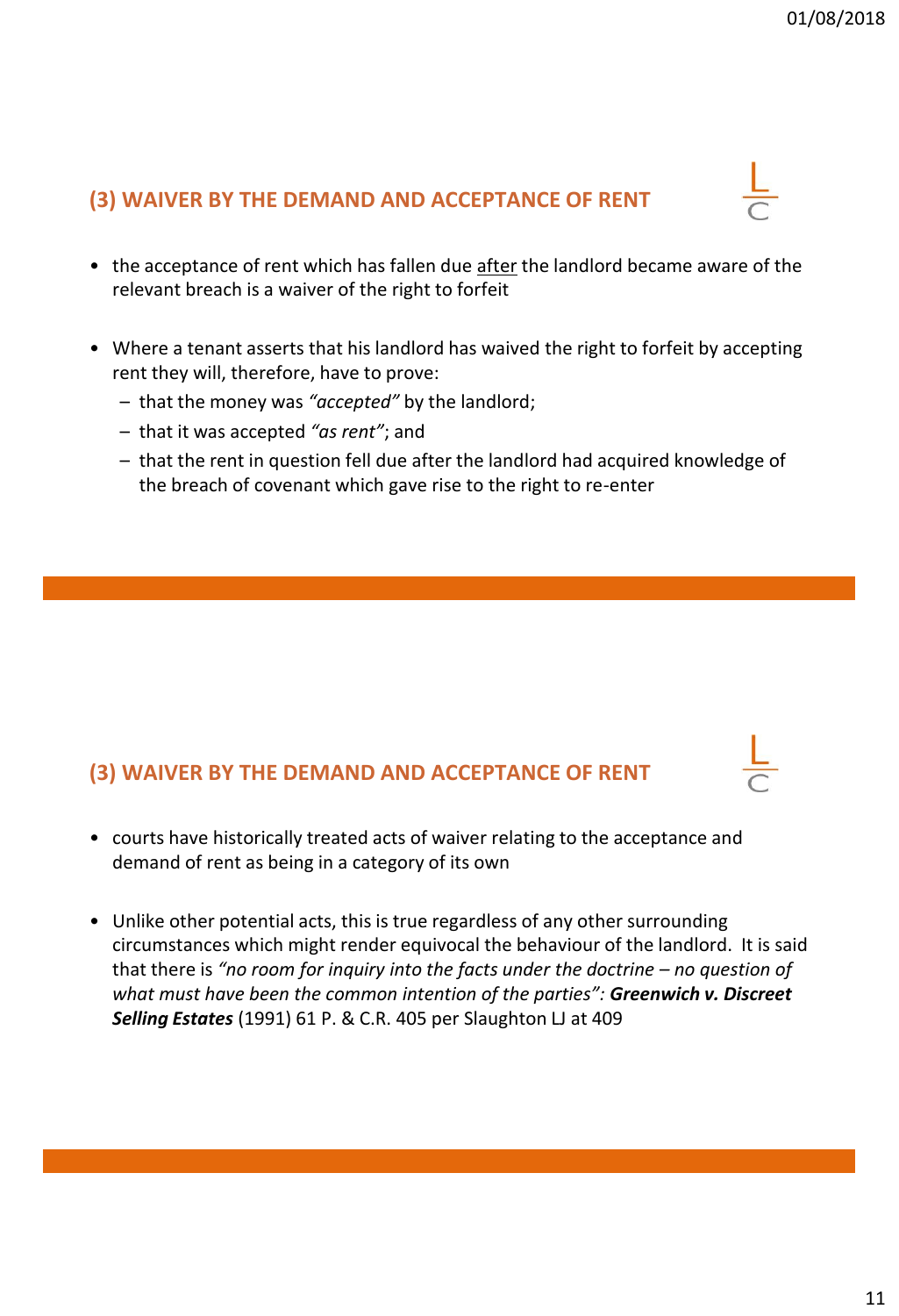## **(3) WAIVER BY THE DEMAND AND ACCEPTANCE OF RENT**

- Acceptance by agents with full authority, even when accepted by their clerk in error against the landlord's instructions, counts as acceptance by the landlord: *Central Estates v. Woolgar (no. 2)*
- Where rent is paid directly into a landlord's bank account, and the landlord rejects the transfer (if that is possible) or repays the money as soon as reasonably practicable, the landlord will not have "*accepted*" the rent.
- *Seahive Investments Ltd v. Osibanjo* [2008] EWCA Civ 1282: cheque part-payment of both pre- and post-right to forfeit rents

## **(4) WAIVER BY ACTS OTHER THAN THE DEMAND/ACCEPTANCE OF RENT**

- An act other than the demand and acceptance of rent which occurs at a time when the landlord has the relevant knowledge of a right to re-enter will amount to a waiver only if it is *"so unequivocal that when considered objectively it could only be consistent with regarding the lease as continuing*": *Yorkshire Metropolitan Properties v Cooperative Retail Services* [2001] 2 L&TR 298 per Neuberger J
- Bringing of a claim which asserts the continuing existence of the lease; e.g.
	- Seeking injunction to enforce use covenants;
	- commencing proceedings seeking access to flat on the basis of a provision in the lease: *Cornillie v Saha*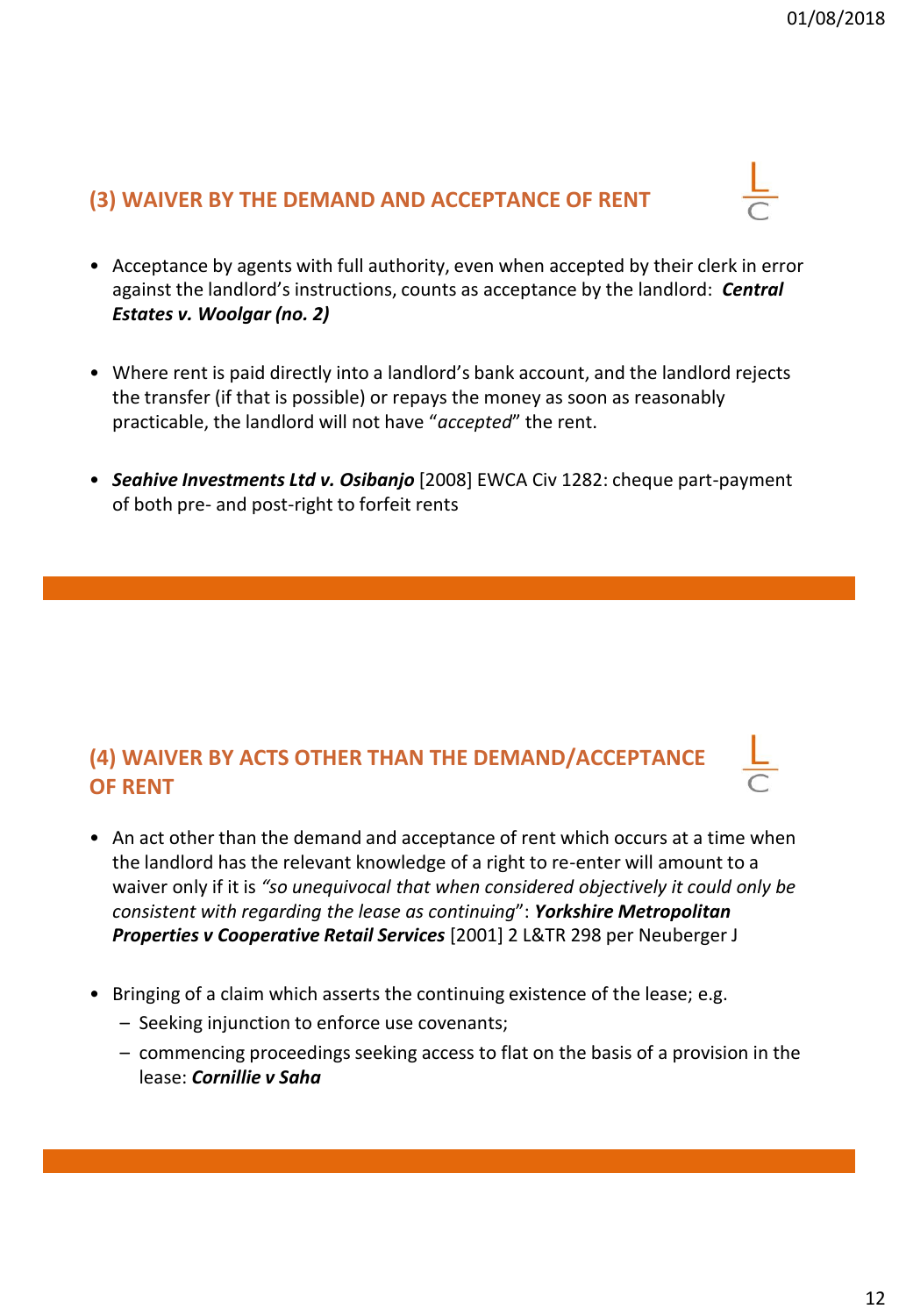## **(4) WAIVER BY ACTS OTHER THAN THE DEMAND/ACCEPTANCE OF RENT**

- Historically levying of distress considered a waiver of all known breaches for which a right of re-entry had arisen at the date of the levying of the distress (right to distrain incident of the continued existence of the tenancy)
- Distress abolished on 6 April 2004 upon the coming into effect of Chapter 2 of the *Tribunals, Courts and Enforcement Act 2007:* replaced by statutory procedure - Commercial Rent Arrears Recovery (CRAR)– exercisable, in certain circumstances, after the end of a lease but not where the lease has been forfeited: s.79(4)(a) 2007 Act
- Strong argument same logic applies to CRAR procedure? Its use appears, to the same extent, an unambiguous assertion that the lease is not being forfeited.

## **(4) WAIVER BY ACTS OTHER THAN THE DEMAND/ACCEPTANCE OF RENT**

- **KEY QUESTION: Has there been a sufficiently unambiguous acknowledgement of the lease at a time when the right of re-entry for the relevant breach had arisen?**
	- Service of a s. 146 notice in respect of the relevant breach: obviously not an unequivocal affirmation of the existence of the lease because it is a necessary preliminary step to the termination of the lease by re-entry
	- service of a s. 146 notice asserting later beaches does not waive the right of reentry that had arisen from earlier failures to pay the rent when it fell due: *Church Commissioners v. Nodjoumi* (1986) 51 P&CR 155
	- The service of a notice which presupposes the continued existence of the lease or tenancy, such as a notice to quit, is an act of waiver: *Marche v Christodoulakis* (1948) 64 TLR 466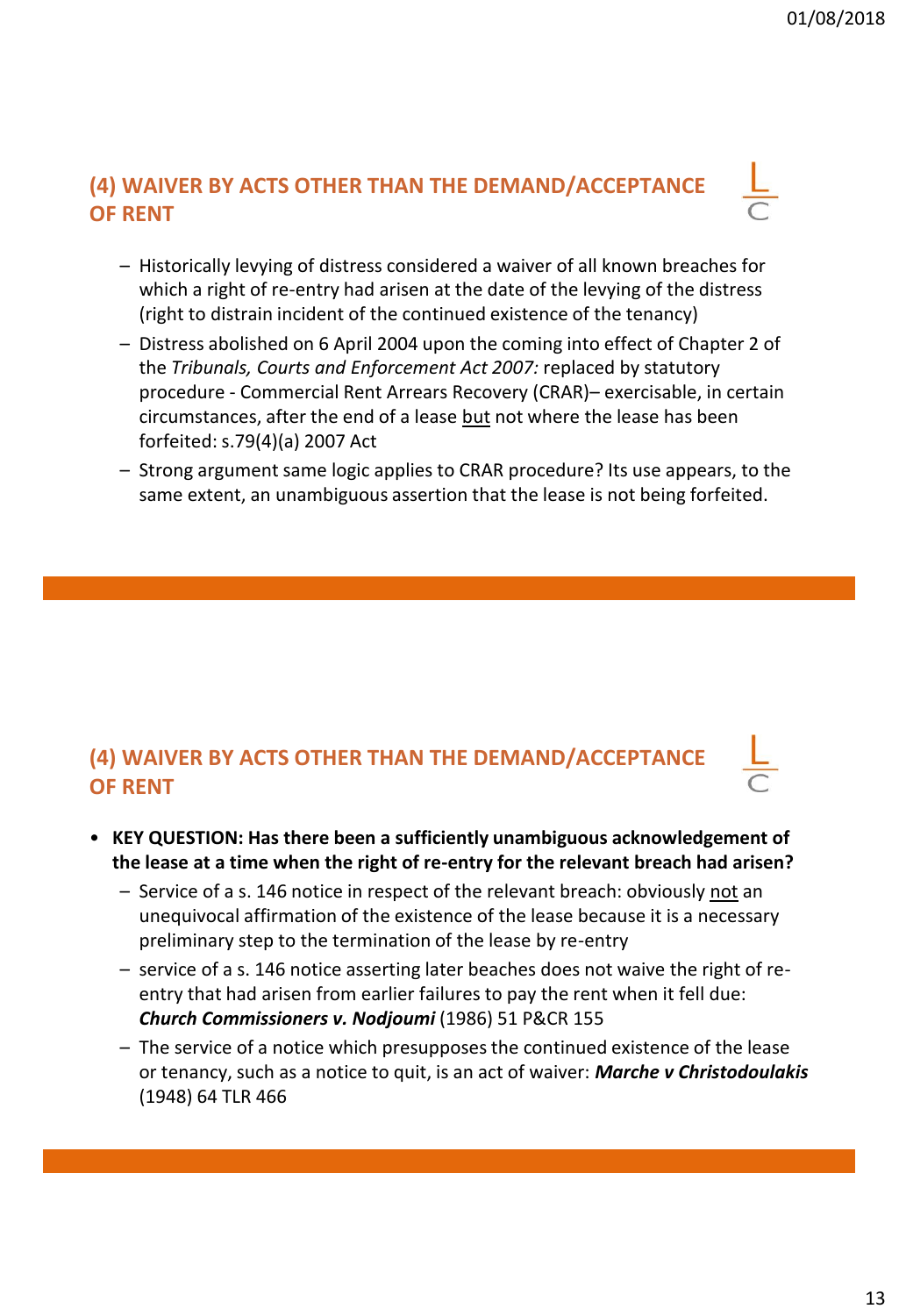## **(5) COMMUNICATION TO THE TENANT**

- Negotiations which are genuinely protected by the 'without prejudice' privilege applicable to attempts to settle litigation are unlikely to give rise to an effective waiver in practice, since the tenant is prevented from pleading the alleged act of waiver: *Re National Jazz Centre* [1988] 2 EGLR 57; the fact of entering into without prejudice negotiations does not indicate waiver;
- For other negotiations, normal test applies; e.g. a *'subject to contract'* offer for the purchase of the tenant's interest has been held to amount to an act of a waiver, since it unambiguously recognised that the lease still existed: *Bader Properties v Linley Property Investments* (1968) 19 P&CR 620
- a "without prejudice demand" for rent is still a waiver: *Segal Securities v. Thoseby* [1963] 1 QB 887

## **(5) COMMUNICATION TO THE TENANT**

- Note issues of timing of communication:
	- Service, not issue, of proceedings;
	- if landlord's agent posts a demand for rent but the landlord manages to peacefully re-enter before it is delivered, the landlord would not have waived his right to re-enter and the re-entry will have been effective (the purported 'waiver' would have occurred after election to forfeit, therefore ineffectual)
	- BUT NB question of recognition of the continued existence of the lease might be assessed at a different time; e.g. at the time the demand for rent is *made;* a letter from a landlord unambiguously recognising the tenant which is despatched before the landlord has knowledge of his entitlement to re-enter does not constitute a waiver (even where the tenant receives the letter after the landlord has acquired sufficient knowledge: *David Blackstone Ltd v. Burnetts (West End) Ltd* [1973] 1 WLR 1487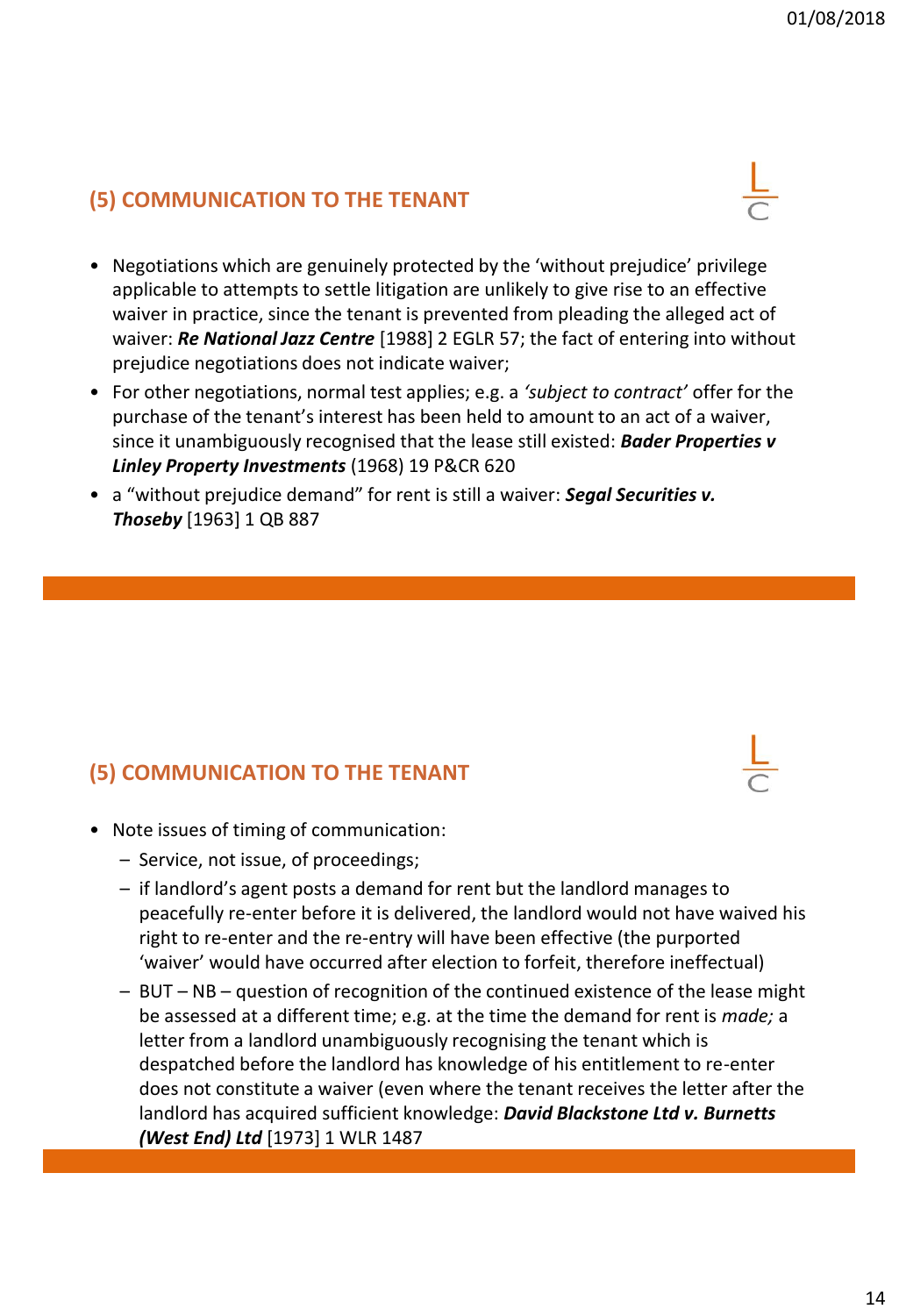## **(6) EFFECT OF WAIVER**

- Where the breach is a **'once and for all breach'**  i.e. consisting of a single, rather than recurring, breach of covenant:
	- E.g. breaches of covenant to pay rent, not to assign, etc.
	- waiver results in the loss of L's right to forfeit in reliance upon T's act/omission;

#### **(6) EFFECT OF WAIVER**

- Where the breach is a continuing breach;
	- E.g. covenant to keep premises in repair/insured;
	- Each day on which premises is not in repair/uninsured represents a *fresh breach;*
	- Therefore, if L waives, but state of affairs continues… L's right of re-entry arises again the next day
	- In such situations repercussions of waiver much less significant
- Where L serves a s.146 notice in respect of a continuing breach; and then waives; and state of affairs continues - there is no need to serve *another* s.146 notice before exercising right of re-entry, provided substantially same state of affairs is still continuing: *Greenwich LBC v Discreet Selling Estates* (1991) 61 P&CR 405